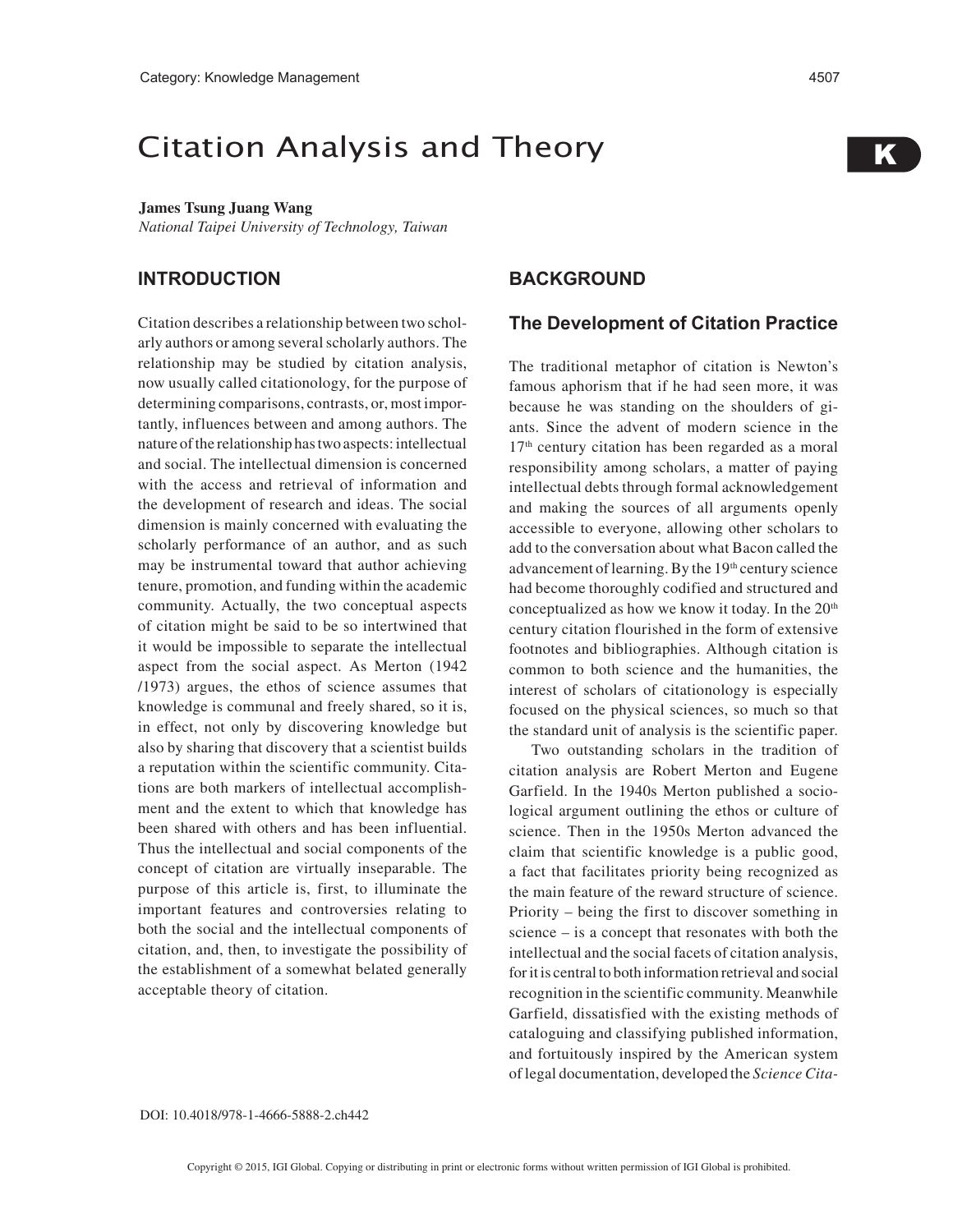*tion Index* in 1961. This was soon followed by *the Social Sciences Citation Index (SSCI), and the Arts &Humanities Citation Index (A&HCI).* Ultimately these Reuters Thomson citation indexes became the *Web of Science.* In recent years two more important citation databases, *Scopus* and *Google Scholar*, have appeared. Not only are these databases comprehensive, but they are also multidisciplinary.

The immediate future promises many new developments in the discipline of citation analysis. Cybermetrics and webometrics reconstruct the relationship of cited and citer and journal and reader from a slowly extending chain to a rapid and constantly changing network, while scientific work becomes increasingly more collaborative, making citations ever more complex. Moreover, the epistemological paradigm of constructivism is challenging the traditional notions of the objectivity of both nature and scientists, thereby disrupting both the cognitive assumptions and the social ethos of science. In the not-too-distant future scientific communication and citation analysis might both look different than they do today.

A good fundamental source about the complex ways that rapidly developing Information and Communication Technologies (ICTs) are changing citation analysis is given by Thelwall's (2004) book *Link Analysis*. In webometrics link analysis is analogous to citation analysis, and as such it serves to focus study in this emergent discipline. Ingwersen (1998) introduced the concept of Web Impact Factor, and, according to Björneborn and Ingwersen (2004, p. 1217), the four main areas for webometrics research are "(1) web page count analysis; (2) web link structure analysis; (3) web usage analysis (including log files of users' searching and browsing behavior); Web technology analysis (including search engine performance)." Related to link analysis is the increasing capabilities for computerized mapping and visualization that are outlined and explained in some detail by Börner, Chen, and Boyack (2003). One obvious and important difference between citation analysis and link analysis is that links are infinitely more detailed and complex than citations in the amount of information they yield, and one of the great challenges of the future appears to be the development of sound methodologies for coping with that profusion of possibilities.

## **Kinds of Citation**

Citation begins with the classic footnote and extends all the way to the multiple and various contemporary systems of referring to previously published or unpublished documents. The original purpose of citation was assumed to be the civilized acknowledgement of intellectual debts and the invitation to readers to peruse the same documents that the author of the book or article at hand had read and considered in the process of writing. All that changed with the introduction of the *Science Citation Index* by Eugene Garfield in 1961. Suddenly the "lowly footnote," as Norman Kaplan ironically called it in 1965, became the unit of analysis for the new science of citationology. Citation counts, made readily available through the *SCI* and the growing technology of computerization, soon revealed patterns and clusters that information scholars could interpret in rapidly expanding ways. Sher and Garfield (1966), for instance, revealed a significant relationship between the frequency of citation of scientific papers and the winning of the Nobel Prize.

Co-citation may be defined as the frequency that two documents are cited together. Small (1973) first proposed this concept as a means for studying the specialties of science through the observation of networks and clusters revealed by data collected from the *SCI*. Whereas the older methodology of bibliographic coupling links source documents, co-citation links cited documents. Moreover, co-citation patterns do not tend to agree with bibliographic coupling patterns, but they do tend to agree with direct citation patterns. The patterns themselves are a measure of semantic similarity. Gipp and Beel (2009) proposed a refinement of co-citation analysis with the introduction of Citation Proximity Analysis (CPA). This is an approach that identifies how close citations are to each other in a cited text, the assumption being that the closer citations occur, the more likely they are to be semantically related. CPA promises greater precision in the identification of both related materials and related sections.